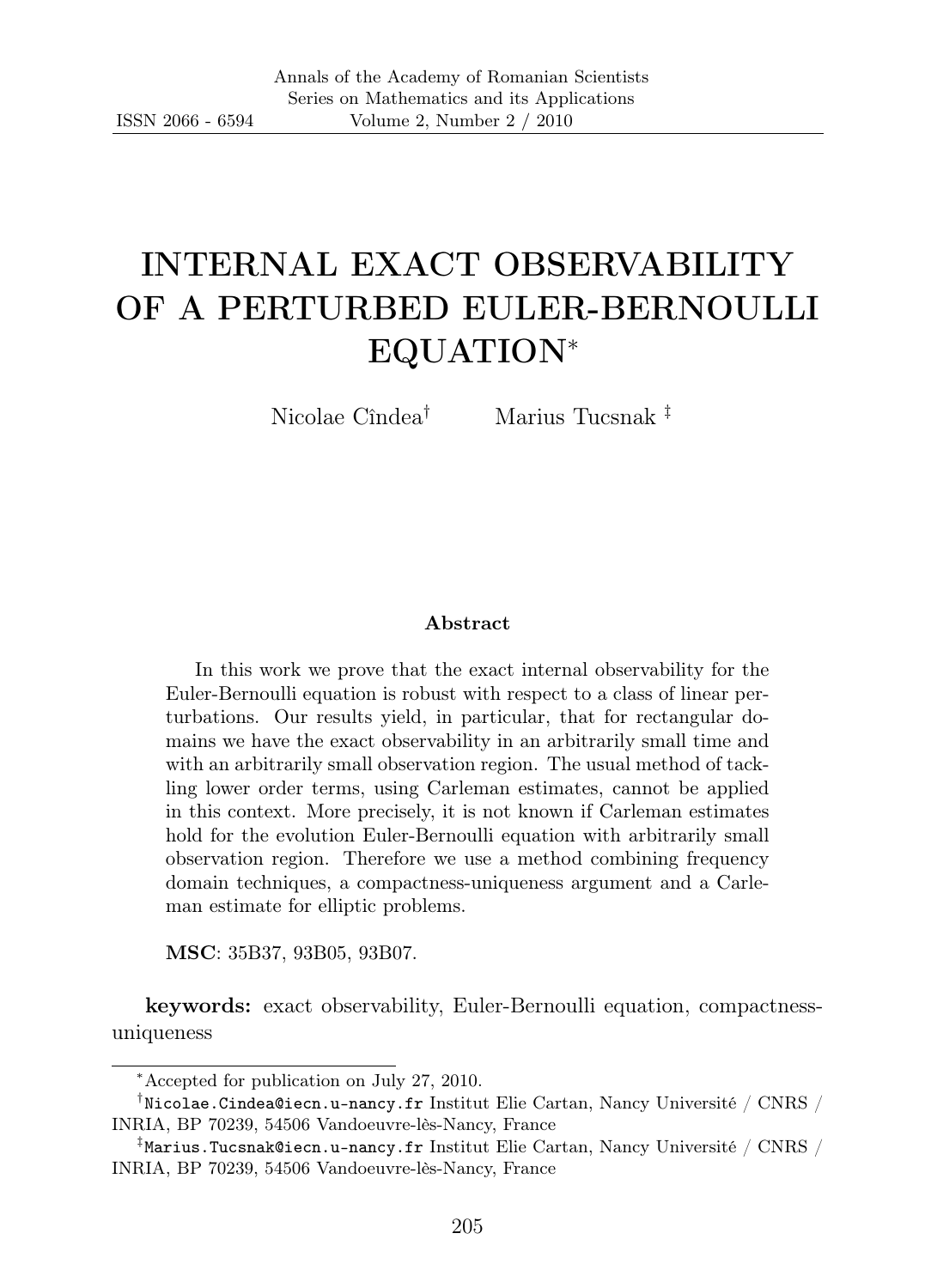### 1 Introduction and main results

The internal exact observability of the Euler-Bernoulli plate equation, modeling the vibrations of elastic plates, is a subject which has been widely tackled in the literature. One of the features differentiating this problem with respect to the corresponding system for the wave equation is that the observability time is arbitrarily small, as it has been first shown in the Appendix 1 of Lions [9]. Much later it has been shown in Miller [10] and Tucsnak and Weiss [13, Section 6.7] that if the wave equation with a given observation region is exactly observable then the Euler-Bernoulli equation with the same region is exactly observable in arbitrarily small time. This holds, in particular, if the observation region satisfies the geometric optics condition of Bardos, Lebeau and Rauch [1] (see Lebeau [8] for a derivation of this result with no explicit reference to the wave equation). However, this condition is not necessary for the exact observability of the Euler-Bernoulli equation. In particular, for rectangular domains, it has been shown in Jaffard [6] and Komornik [7] that the exact observability holds for arbitrary open observation domains and in any time.

The aim of this work is to study the robustness of the above mentioned observability properties with respect to lower order perturbations of the Euler-Bernoulli equation. These perturbations may contain derivatives of order up to two and coefficients depending on the space variable. In the case in which a strong version of the geometric optics condition holds such perturbation can be studied using Carleman estimates for the evolution Euler-Bernoulli equation (see Wang [14]), which are quite appropriate to absorb the lowerorder terms. These Carleman estimates are not available for arbitrarily small observation regions so they cannot be used to generalize the results from [6] and [7] to the perturbed plate. Therefore we develop here a general perturbation argument showing that any internal observability result for the Euler-Bernoulli equation is robust with respect to the considered class of perturbations. This implies, in particular, that for rectangular domains, we have exact observability with arbitrarily small observation regions.

Let  $\Omega \subset \mathbb{R}^n$   $(n \in \mathbb{N}^*)$  be an open and nonempty set with a  $C^2$  boundary or let  $\Omega$  be a rectangle. We consider the following initial and boundary value problem :

$$
\ddot{w}(x,t) + \Delta^2 w(x,t) - a\Delta w(x,t) + b(x) \cdot \nabla w(x,t) + c(x)w(x,t) = 0,
$$
  
for  $(x,t) \in \Omega \times (0,\infty)$  (1)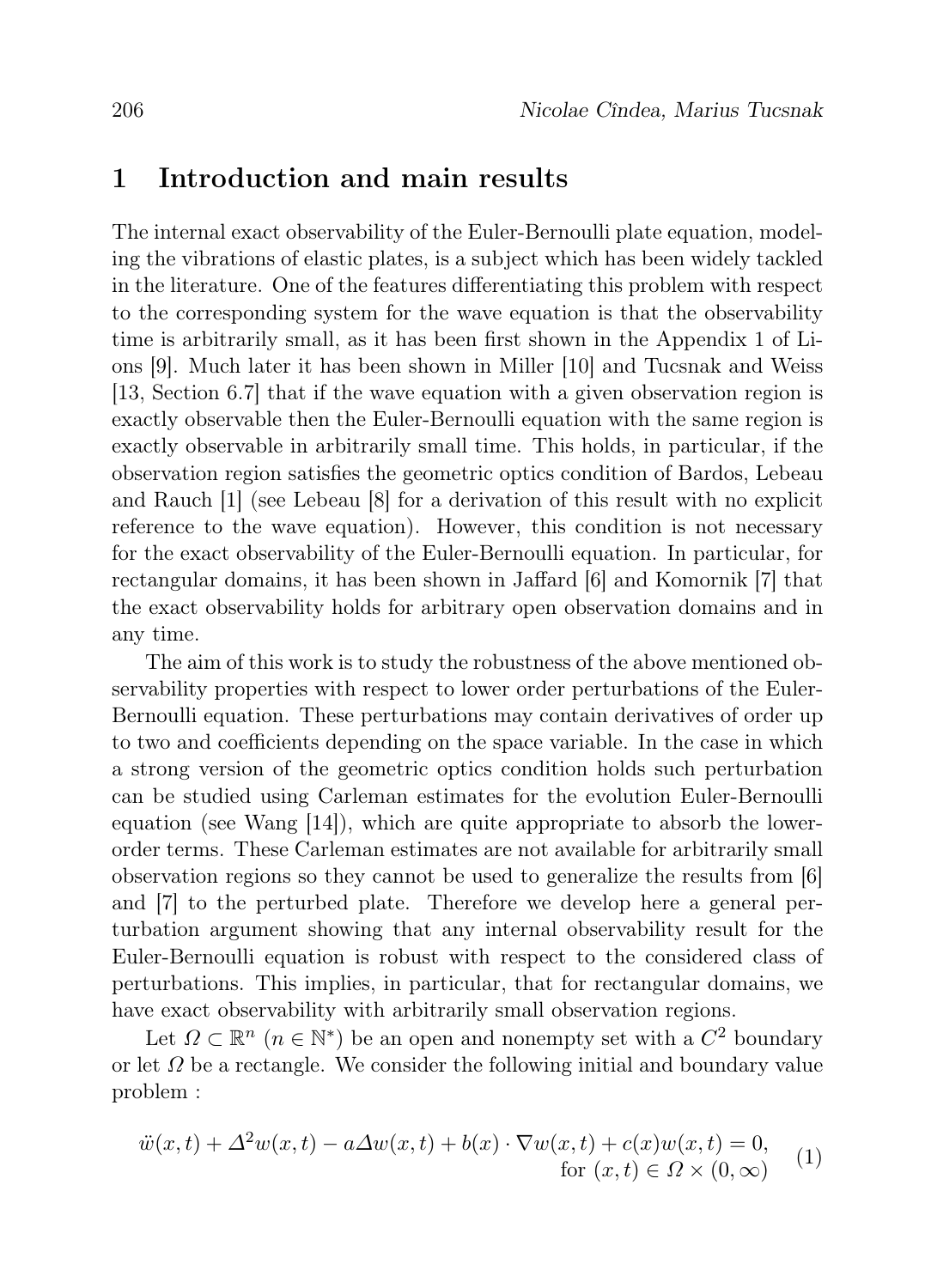Internal exact observability of a perturbed Euler-Bernoulli equation 207

$$
w(x,t) = \Delta w(x,t) = 0, \quad \text{for } (x,t) \in \partial\Omega \times (0,\infty)
$$
 (2)

$$
w(x,0) = w_0(x), \quad \dot{w}(x,0) = w_1(x), \quad \text{for } x \in \Omega,
$$
 (3)

where  $a > 0$ ,  $b \in (L^{\infty}(\Omega))^n$ ,  $c \in L^{\infty}(\Omega)$ ,  $w_0 \in H^2(\Omega) \cap H_0^1(\Omega)$  and  $w_1 \in L^2(\Omega)$ . We consider the output given by

$$
y(t) = \dot{w}(\cdot, t)|_{\mathcal{O}},\tag{4}
$$

where  $\mathcal O$  is an open and nonempty subset of  $\Omega$  and a dot denotes differentiation with respect to the time t:

$$
\dot{w} = \frac{\partial w}{\partial t}, \quad \ddot{w} = \frac{\partial^2 w}{\partial t^2}.
$$

For  $n = 2$  the equations (1)-(3) model the vibration of a perturbed Euler-Bernoulli plate with a hinged boundary.

The main result of this work is the following theorem :

**Theorem 1.** Let  $\mathcal{O} \subset \Omega$  be an open and nonempty subset of  $\Omega$  such that (1)-(4), with  $a = 0$ ,  $b = 0$ ,  $c = 0$ , is exactly observable in any time  $\tau > 0$ . Then, for  $a = 0$  and  $b = 0$  the system  $(1)-(4)$  is exactly observable in arbitrarily small time for every  $c \in L^{\infty}(\Omega)$ .

Moreover, (1)-(4) is exactly observable for every  $a > 0$  and b, c real analytic functions.

Note that, in the case  $a > 0$ , the above result gives no information on the observability time. For rectangular domains we have the following, more precise, result.

**Theorem 2.** Assume that  $n = 2$ ,  $\Omega$  is a rectangle and let  $\mathcal O$  be an open and nonempty subset of  $\Omega$ . If  $b = 0$  then  $(1) - (4)$  is exactly observable in any time  $\tau > 0$  for every  $a > 0$ ,  $c \in L^{\infty}(\Omega)$ . Moreover, if  $b \neq 0$  is an analytic function then (1)-(4) is exactly observable in any time  $\tau > 0$  for every  $a > 0$ and c analytic.

To prove the above two theorems, we consider an abstract formulation of our exact observability problem. More precisely, in Section 3 we prove an exact observability result for a linear abstract perturbed system.

In Section 5 we prove the Theorem 1 and Theorem 2, applying the abstract results from Section 3. A unique continuation result for the bi-Laplacian is proved in Section 4.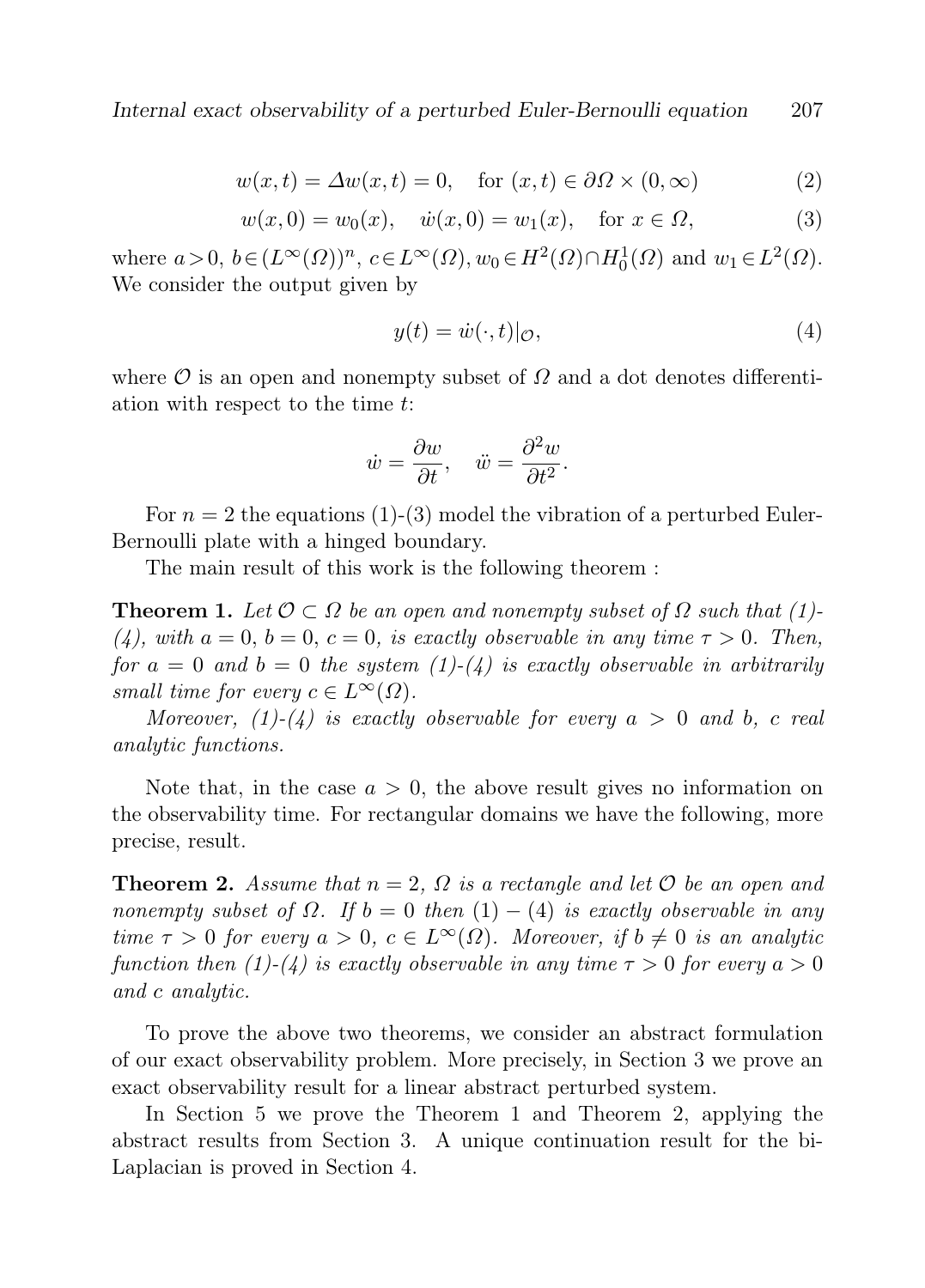### 2 Background on exact observability

In this section we recall the definition of the exact observability of an infinite dimensional system and we give a perturbation result for the exact observability of a second order infinite dimensional system. In this purpose we need some notation.

Let  $X$  and  $Y$  be two complex Hilbert spaces which are identified with their duals, and let  $\mathbb{T} = (\mathbb{T}_t)_{t>0}$  be a strongly continuous semigroup on X, with the generator  $A: \mathcal{D}(A) \to X$ .

We consider the following infinite dimensional system

$$
\dot{z}(t) = Az(t), \quad z(0) = z_0,\tag{5}
$$

$$
y(t) = Cz(t),\tag{6}
$$

where  $C \in \mathcal{L}(X, Y)$  is a bounded linear observation operator.

We recall the classical definition of the exact observability.

**Definition 1.** The pair  $(A, C)$  is exactly observable in time  $\tau > 0$  if there exists a constant  $k_{\tau} > 0$  such that any solution of (5)-(6) satisfies

$$
\int_0^{\tau} ||Cz(t)||_Y^2 dt \ge k_\tau^2 ||z_0||_X^2, \qquad (z_0 \in X). \tag{7}
$$

Let H be a Hilbert space equipped with the norm  $\|\cdot\|_H$ , let  $A_0 : \mathcal{D}(A_0) \to H$ be a self-adjoint, positive and boundedly invertible operator, with compact resolvents and let  $C_0 \in \mathcal{L}(H, Y)$  be a bounded linear operator. For such an operator  $A_0$  we denote  $H_\alpha$  the Hilbert space defined by  $H_\alpha = \mathcal{D}(A_0^\alpha)$  for any  $\alpha \geq 0$  and  $H_{-\alpha}$  is the dual space of  $H_{\alpha}$  with respect to the pivot space H.

We consider the following second-order abstract system :

$$
\ddot{w}(t) + A_0^2 w(t) = 0,\t\t(8)
$$

$$
w(0) = w_0, \quad \dot{w}(0) = w_1,\tag{9}
$$

with the output function

$$
y(t) = C_0 \dot{w}(t). \tag{10}
$$

The system (8)-(10) can be described by a first order system. Indeed, if we denotes  $X = H_1 \times H$ ,  $\mathcal{D}(A) = H_2 \times H_1$  and

$$
A: \mathcal{D}(A) \to X, \quad A\begin{bmatrix} f \\ g \end{bmatrix} = \begin{bmatrix} g \\ -A_0^2 f \end{bmatrix} \qquad \left( \begin{bmatrix} f \\ g \end{bmatrix} \in \mathcal{D}(A) \right), \tag{11}
$$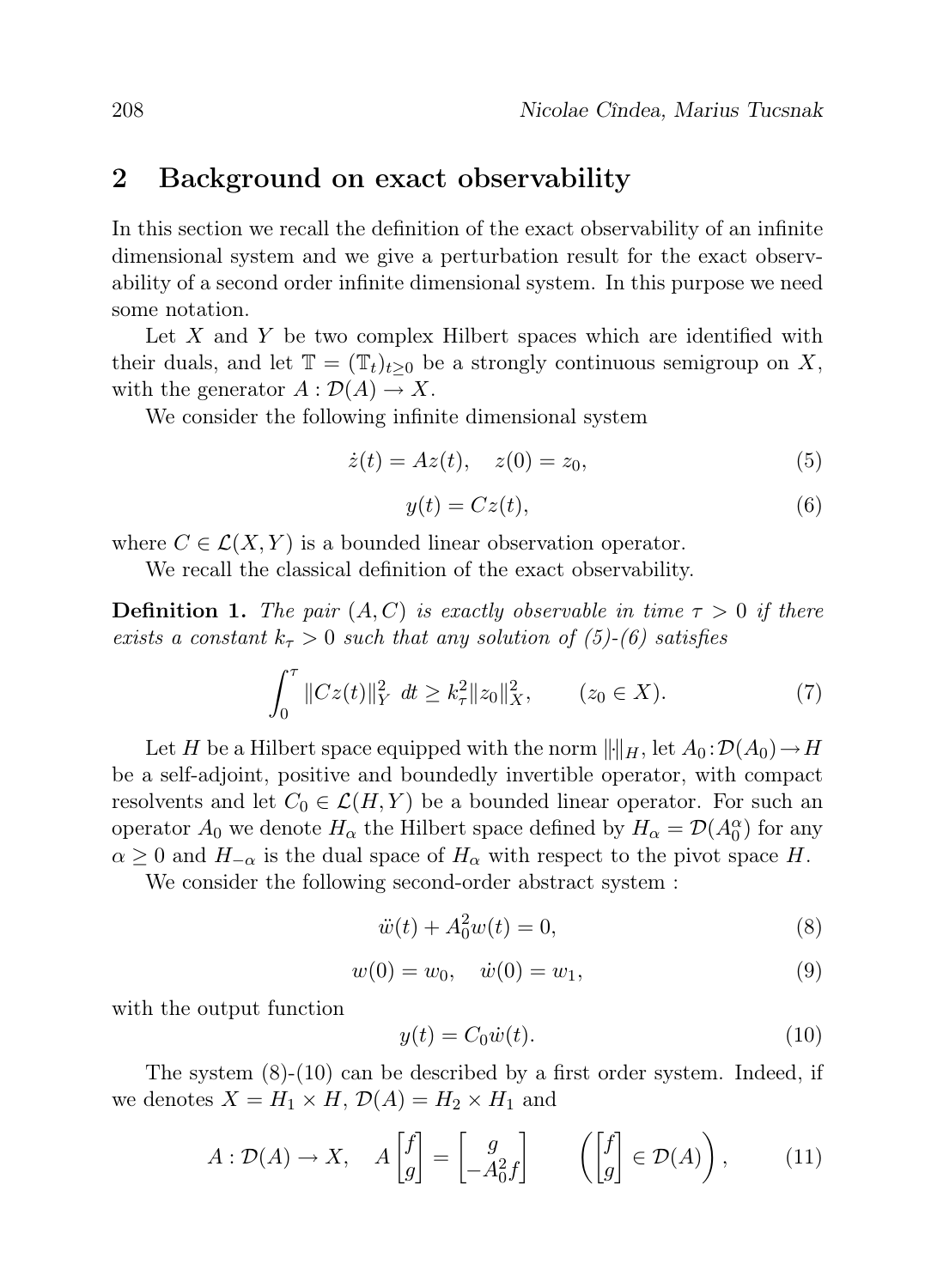we can write  $(8)-(9)$  as

$$
\dot{z}(t) = Az(t), \qquad z(0) = z_0,
$$

where  $z(t) = \begin{bmatrix} w(t) \\ \vdots \end{bmatrix}$  $\dot{w}(t)$  $\Bigg], z_0 = \Bigg[ \begin{matrix} w_0 \\ w_1 \end{matrix} \Bigg]$  $w_1$ . The operator  $A$  defined above is a skewadjoint operator and, therefore, generates a strongly continuous semigroup  $(\mathbb{T}_t)_t$  on X.

Let  $C \in \mathcal{L}(X, Y)$  be the operator defined by  $C = \{0, C_0\}$ . We say that  $(8)-(10)$  is exactly observable if the pair  $(A, C)$  is exactly observable in the sense of Definition 1.

In our recent work  $[3]$ , we have shown that if  $(8)-(10)$  is exactly observable then the following initial value problem

$$
\ddot{w}(t) + A_0^2 w(t) + aA_0 w(t) = 0 \tag{12}
$$

$$
w(0) = w_0, \quad \dot{w}(0) = w_1,\tag{13}
$$

is exactly observable with respect to the same output, for every  $a > 0$ . More precisely, we proved the following result :

**Theorem 3.** Assume that the system  $(8)-(10)$  is exactly observable. Then the system  $(12)-(13)$  is exactly observable in rapport with the observation (10), i.e., there exist a time  $\tau > 0$  and a constant  $k_{\tau} > 0$  such that every solution w of  $(12)-(13)$  satisfies

$$
\int_0^{\tau} ||C_0 \dot{w}(t)||_Y^2 dt \ge k_\tau^2 \left( ||w_0||_{H_1}^2 + ||w_1||_H^2 \right), \quad \left( \begin{bmatrix} w_0 \\ w_1 \end{bmatrix} \in H_2 \times H_1 \right). \quad (14)
$$

Moreover, if  $\Omega$  is a rectangle the observability time  $\tau > 0$  can be arbitrarily small.

## 3 An exact observability result for second-order perturbed systems

In this section we study the exact observability of  $(12)-(13)$  with the output (10), perturbed with a term of the form  $P_0w$ , where  $P_0 \in \mathcal{L}(H_{1-\varepsilon}, H)$  and  $\varepsilon \in (0, 1]$ . More precisely, we consider the following second-order system :

$$
\ddot{v}(t) + A_a^2 v(t) + P_0 v(t) = 0, \qquad t > 0 \tag{15}
$$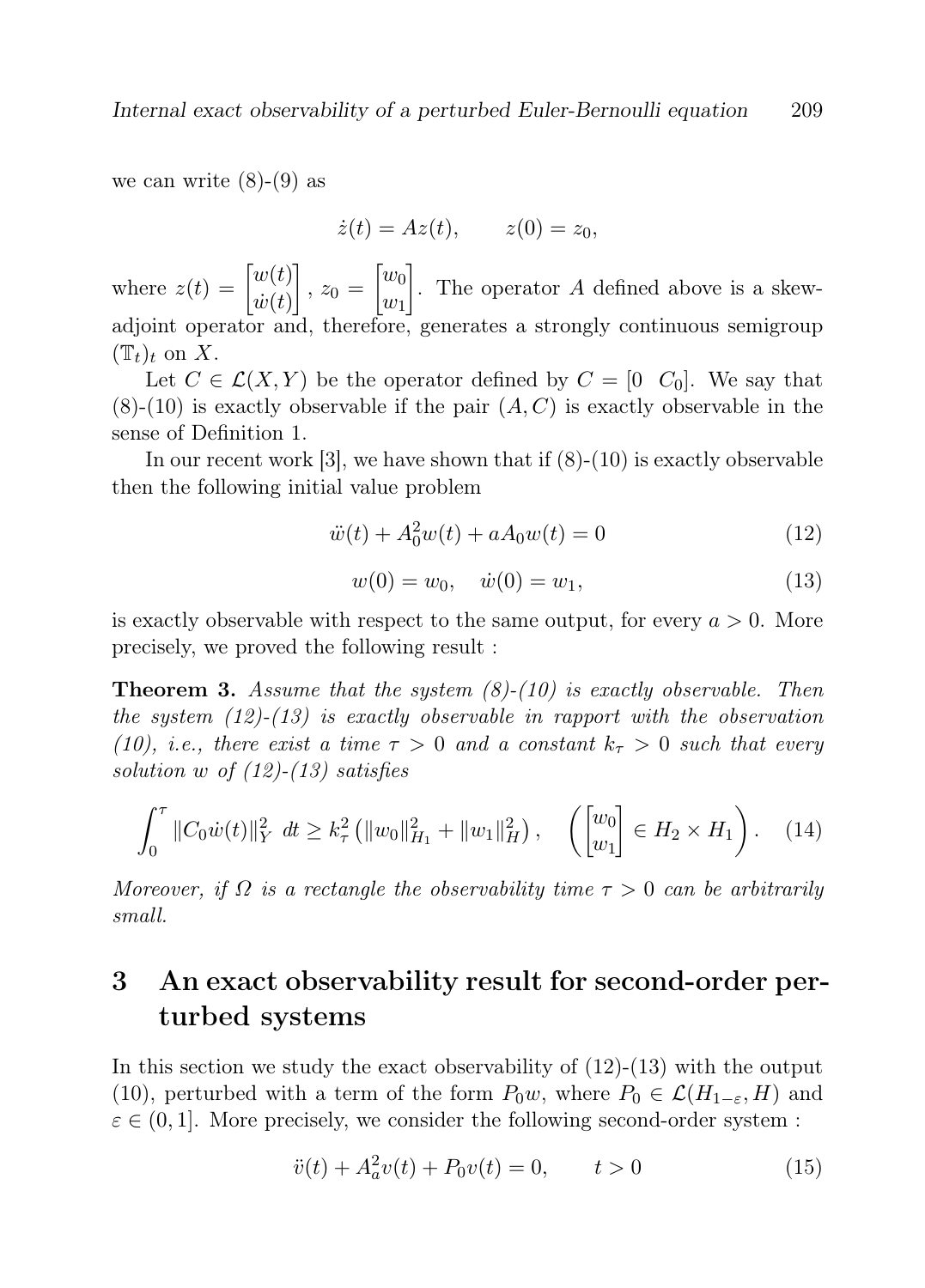$$
v(0) = v_0, \qquad \dot{v}(0) = v_1,\tag{16}
$$

with the output function

$$
y(t) = C_0 \dot{v}(t),\tag{17}
$$

seen as a perturbation of (12)-(13), where we denote  $A_a: H_1 \to H$  the operator defined by  $A_a = (A_0^2 + aA_0)^{\frac{1}{2}}$ . It is easy to see that  $A_a$  is a self-adjoint, strictly positive, boundedly invertible operator, with compact resolvents. Remark that (12) can be written, using this notation, as

$$
\ddot{w}(t) + A_a^2 w(t) = 0, \qquad t > 0.
$$

Let  $\widetilde{A}_a: H_2 \times H_1 \to H_1 \times H$  be the operator defined by

$$
\widetilde{A_a} = \begin{bmatrix} 0 & I \\ -A_a^2 & 0 \end{bmatrix}
$$

and denote  $P = \begin{bmatrix} 0 & 0 \\ 0 & 0 \end{bmatrix}$  $-P_0$  0  $\left[ \right], C = \left[ 0 \ C_0 \right] \in \mathcal{L}(H_1 \times H, Y)$ . We can consider  $P \in \mathcal{L}(H_1 \times H)$ . Then  $A_P : H_2 \times H_1 \to H_1 \times H$ , with  $A_P = \widetilde{A}_a + P$ , is well defined. Hence, according to Theorem 1.1 from Pazy [11, p.76],  $A<sub>P</sub>$  is the generator of a strongly continuous semigroup in  $H_1 \times H$ , denoted  $(\mathbb{T}_t^P)_{t \geq 0}$ . We denote

$$
\mathcal{N}(T) = \left\{ W_0 = \begin{bmatrix} w_0 \\ w_1 \end{bmatrix} \in H_1 \times H \mid C \mathbb{T}_t^P W_0 = 0, \text{ for any } t \in [0, T] \right\}. (18)
$$

The aim of this section is to prove that the exact observability of (12)-  $(13)$  with the observation  $(10)$  implies the exact observability of  $(15)-(17)$ . The main result of this section is the following theorem :

**Theorem 4.** With the above notations, we assume that  $(12)-(13)$ , with the observation (10), is exactly observable in time  $\tau > 0$ . We assume, moreover, that  $\mathcal{N}(T) = \{0\}$ . If  $C_0 \phi \neq 0$  for every eigenvector  $\phi$  of  $A_a^2 + P_0$  then (15)-(17) is exactly observable in any time  $T > \tau$ , i.e., there exists a constant  $k_T > 0$  such that any solution v of (15)-(16) satisfies

$$
\int_0^T \|C_0 \dot{v}(t)\|_Y^2 dt \geq k_T^2 \left( \|v_0\|_{H_1}^2 + \|v_1\|_H^2 \right), \qquad \left( \begin{bmatrix} v_0 \\ v_1 \end{bmatrix} \in H_1 \times H \right).
$$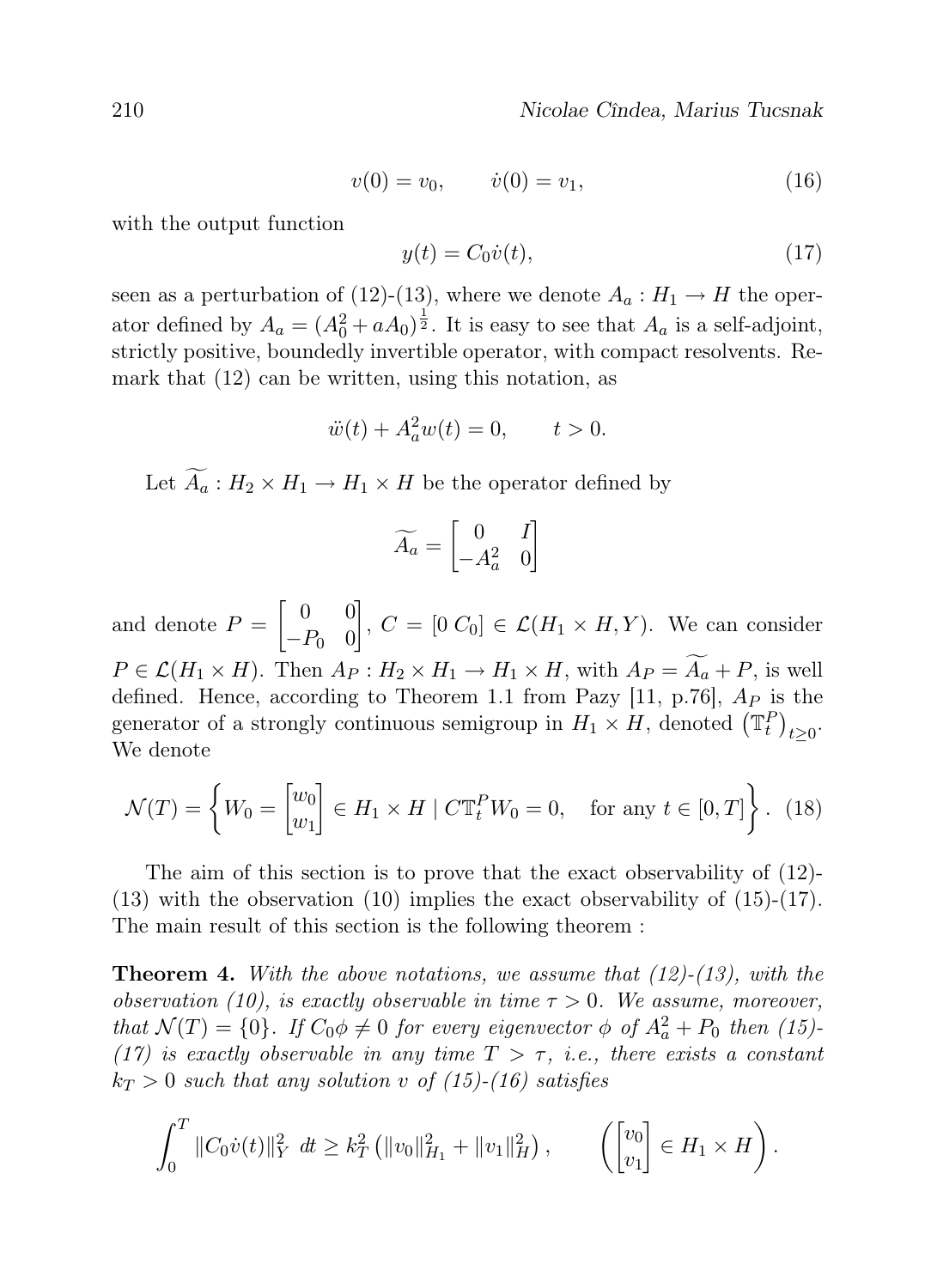**Lemma 1.** Let  $G \in \mathcal{L}(H_{1-\varepsilon} \times H_{-\varepsilon}, H_1 \times H)$  be the compact operator defined by

$$
G = \begin{bmatrix} A_a^{-\varepsilon} & 0\\ 0 & A_a^{-\varepsilon} \end{bmatrix} . \tag{19}
$$

Then, with the assumptions of Theorem  $\lambda$ , there exists a positive constant  $C_T$  such that

$$
\int_0^T \|C_0 \dot{\psi}(t)\|_Y^2 dt \le C_T^2 \left\| G \begin{bmatrix} w_0 \\ w_1 \end{bmatrix} \right\|_{H_1 \times H}^2, \qquad \left( \begin{bmatrix} w_0 \\ w_1 \end{bmatrix} \in H_1 \times H \right), \quad (20)
$$

where  $\psi$  is the solution of

$$
\ddot{\psi}(t) + A_a^2 \psi(t) + P_0 \psi(t) = -P_0 w(t), \qquad t \in (0, \infty)
$$
 (21)

$$
\psi(0) = \dot{\psi}(0) = 0 \tag{22}
$$

and w is the solution of  $(12)-(13)$ .

*Proof.* Since  $C_0 \in \mathcal{L}(H, Y)$  we have the following estimate:

 $||C_0\dot{\psi}||_{C([0,T];Y)} \leq ||C_0||_{\mathcal{L}(H,Y)} ||\dot{\psi}||_{C([0,T];H)} \leq ||C_0||_{\mathcal{L}(H,Y)} ||\Psi||_{C([0,T];H_1\times H)},$ where  $\Psi(t) = \begin{bmatrix} \psi(t) \\ i \end{bmatrix}$  $\dot{\psi}(t)$ is the solution of the following initial value problem

$$
\dot{\Psi}(t) = A_P \Psi(t) + P \begin{bmatrix} w(t) \\ \dot{w}(t) \end{bmatrix}, \qquad \Psi(0) = 0.
$$
 (23)

Then, there exists a constant  $\tilde{C}_T > 0$  such that

$$
\|\Psi\|_{C([0,T];H_1\times H)} \leq \tilde{C}_T \left\| P \begin{bmatrix} w \\ \dot{w} \end{bmatrix} \right\|_{L^1([0,T];H_1\times H)} = \tilde{C}_T \|P_0 w\|_{L^1([0,T];H)}.
$$

Recall that  $P_0 \in \mathcal{L}(H_{1-\varepsilon}, H)$ . Combining this fact with the above two inequalities, we obtain :

$$
||C_0\dot{\psi}||_{C([0,T];Y)} \leq \tilde{C}_T ||C_0||_{\mathcal{L}(H,Y)} ||P_0||_{\mathcal{L}(H_{1-\varepsilon},H)} ||w||_{L^1([0,T];H_{1-\varepsilon})}.
$$
 (24)

We recall that  $w$  is the solution of  $(12)-(13)$  and, therefore, we can bound its  $L^1$  norm by the norm of the initial data. We have that

$$
||w||_{L^{1}([0,T];H_{1-\varepsilon})} \leq C_T \left\| \begin{bmatrix} w_0 \\ w_1 \end{bmatrix} \right\|_{H_{1-\varepsilon} \times H_{-\varepsilon}}.
$$
\n(25)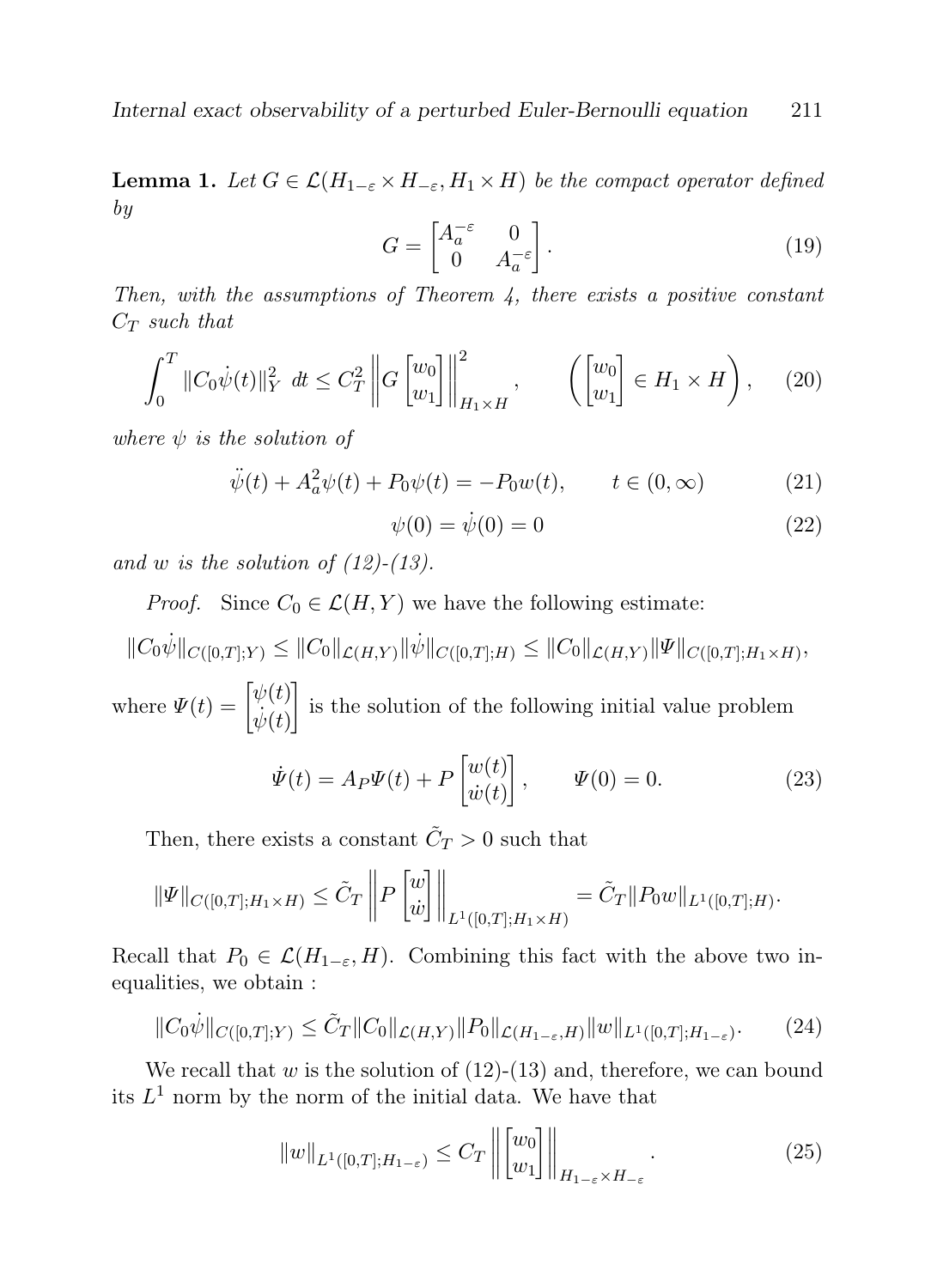Using the fact that the operator G is an isomorphism from  $H_{1-\varepsilon} \times H_{-\varepsilon}$ onto  $H_1 \times H$ , we can conclude that there exists a constant  $C_T > 0$  such that

$$
||C_0\dot{\psi}||_{C([0,T];Y)} \leq C_T \left\|G \begin{bmatrix} w_0 \\ w_1 \end{bmatrix} \right\|_{H_1 \times H}
$$

and the proof of the lemma is complete.  $\Box$ 

*Proof of Theorem 4.* The solution v of  $(15)-(16)$  can be written as  $v = w + \psi$ , where w is the solution of (12)-(13) and  $\psi$  is the solution of  $(21)-(22)$ . Then we have

$$
\int_0^T \|C_0 \dot{v}(t)\|_Y^2 dt + \int_0^T \|C_0 \dot{\psi}(t)\|_Y^2 dt \ge \frac{1}{2} \int_0^T \|C_0 \dot{w}(t)\|_Y^2 dt.
$$
 (26)

Using the exact observability of  $(12)-(13)$ , we obtain from  $(26)$  that there exists a constant  $k_T > 0$  such that

$$
\int_0^T \|C_0 \dot{v}(t)\|_Y^2 dt + \int_0^T \|C_0 \dot{\psi}(t)\|_Y^2 dt \ge \frac{k_T^2}{2} (\|w_0\|_{H_1}^2 + \|w_1\|_H^2). \tag{27}
$$

From (27) and Lemma 1 we obtain

$$
\int_0^T \|C_0 \dot{v}(t)\|_Y^2 \, \mathrm{d}t + C_T^2 \left\| G \begin{bmatrix} w_0 \\ w_1 \end{bmatrix} \right\|_{H_1 \times H}^2 \ge \frac{1}{2} k_T^2 (\|w_0\|_{H_1}^2 + \|w_1\|_H^2),
$$
\n
$$
\text{for any } \left( \begin{bmatrix} w_0 \\ w_1 \end{bmatrix} \in H_1 \times H \right),
$$
\n(28)

where  $G$  is the operator defined by  $(19)$ .

The idea of the proof is to show that in (28), from Lemma 1, we can remove the term  $C_T ||GW_0||^2_{H_1 \times H}$  and thus we obtain the requested observability inequality

$$
\int_0^T \|C\mathbb{T}_t^P W_0\|_Y^2 \, \mathrm{d}t \ge \frac{1}{2} k_T^2 \|W_0\|_{H_1 \times H}^2, \qquad (W_0 \in H_1 \times H). \tag{29}
$$

We assume that there exists a sequence  $(W_0^n)_n \in H_1 \times H$  such that

$$
||W_0^n||_{H_1\times H}=1
$$

and

$$
\int_0^T \|C\mathbb{T}_t^P W_0^n\|_Y^2 \, \mathrm{d}t \to 0, \quad \text{when } n \to \infty,
$$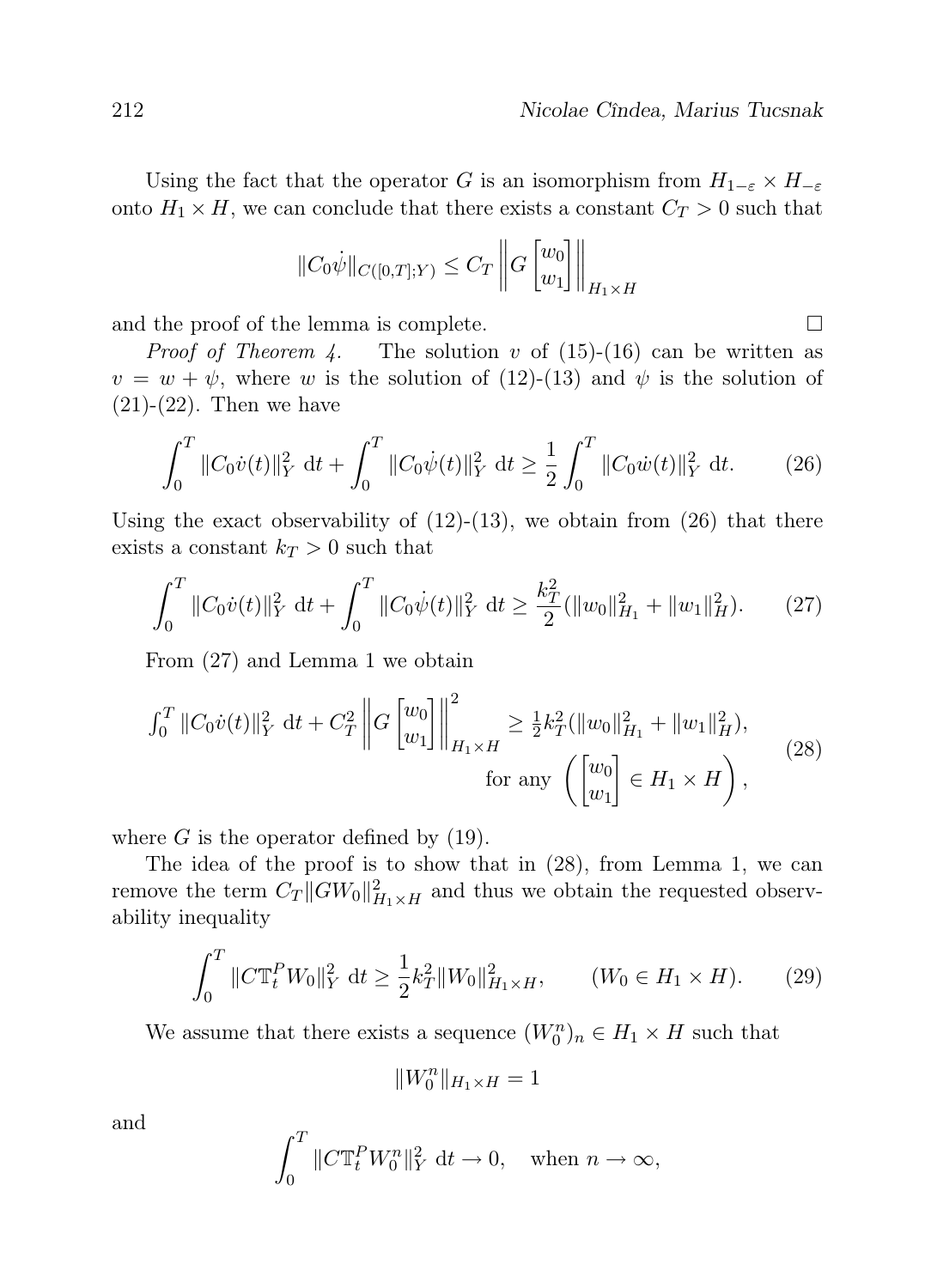which contradicts  $(29)$ . Since the operator G provided by Lemma 1, is compact, we can extract a subsequence of  $(W_0^n)_n$ , denoted with the same notation, such that

$$
GW_0^n \to W_0 \in H_1 \times H, \text{ when } n \to \infty,
$$

Passing to the limit in (28), we obtain

$$
C_T\|W_0\|_{H_1\times H}^2\geq \frac{1}{2}k_T^2
$$

that is

$$
||W_0||_{H_1 \times H}^2 \ge \frac{k_T^2}{2C_T} > 0,
$$

and so,  $W_0 \neq 0$ . Recall that

$$
\int_0^T \|C \mathbb{T}_t^P W_0\|_Y^2 \, \mathrm{d}t = 0,
$$

which implies

$$
C\mathbb{T}^P_t W_0 = 0, \qquad (t \in (0, T)).
$$

Also, we proved that  $W_0 \in \mathcal{N}(T)$  and  $W_0 \neq 0$ . This is in contradiction with the the assumption of the theorem and so the observability inequality (29) is true.  $\Box$ 

In the case  $\varepsilon = 1$  (i.e.  $P_0 \in \mathcal{L}(H)$ ), using a compactness and uniqueness argument, we can prove that  $\mathcal{N}(T) = 0$ . More precisely, we obtained the following result.

**Theorem 5.** With the notations from the beginning of this section, we assume that  $(12)-(13)$ , with the observation  $(10)$ , is exactly observable in time  $\tau > 0$ . If  $C_0 \phi \neq 0$  for every eigenvector  $\phi$  of  $A_a^2 + P_0$  then (15)-(17) is exactly observable in any time  $T > \tau$ , i.e., there exists a constant  $k_T > 0$  such that any solution v of  $(15)-(16)$  satisfies

$$
\int_0^T \|C_0 \dot{v}(t)\|_Y^2 dt \ge k_T^2 \left( \|v_0\|_{H_1}^2 + \|v_1\|_H^2 \right), \qquad \left( \begin{bmatrix} v_0 \\ v_1 \end{bmatrix} \in H_1 \times H \right).
$$

*Proof.* To prove this theorem is enough to show that  $\mathcal{N}(T) = \{0\}$  and to apply Theorem 3. In this purpose, let  $W_0 = \begin{bmatrix} w_0 \\ w_1 \end{bmatrix}$  $w_1$ be an element of  $\mathcal{N}(T)$ .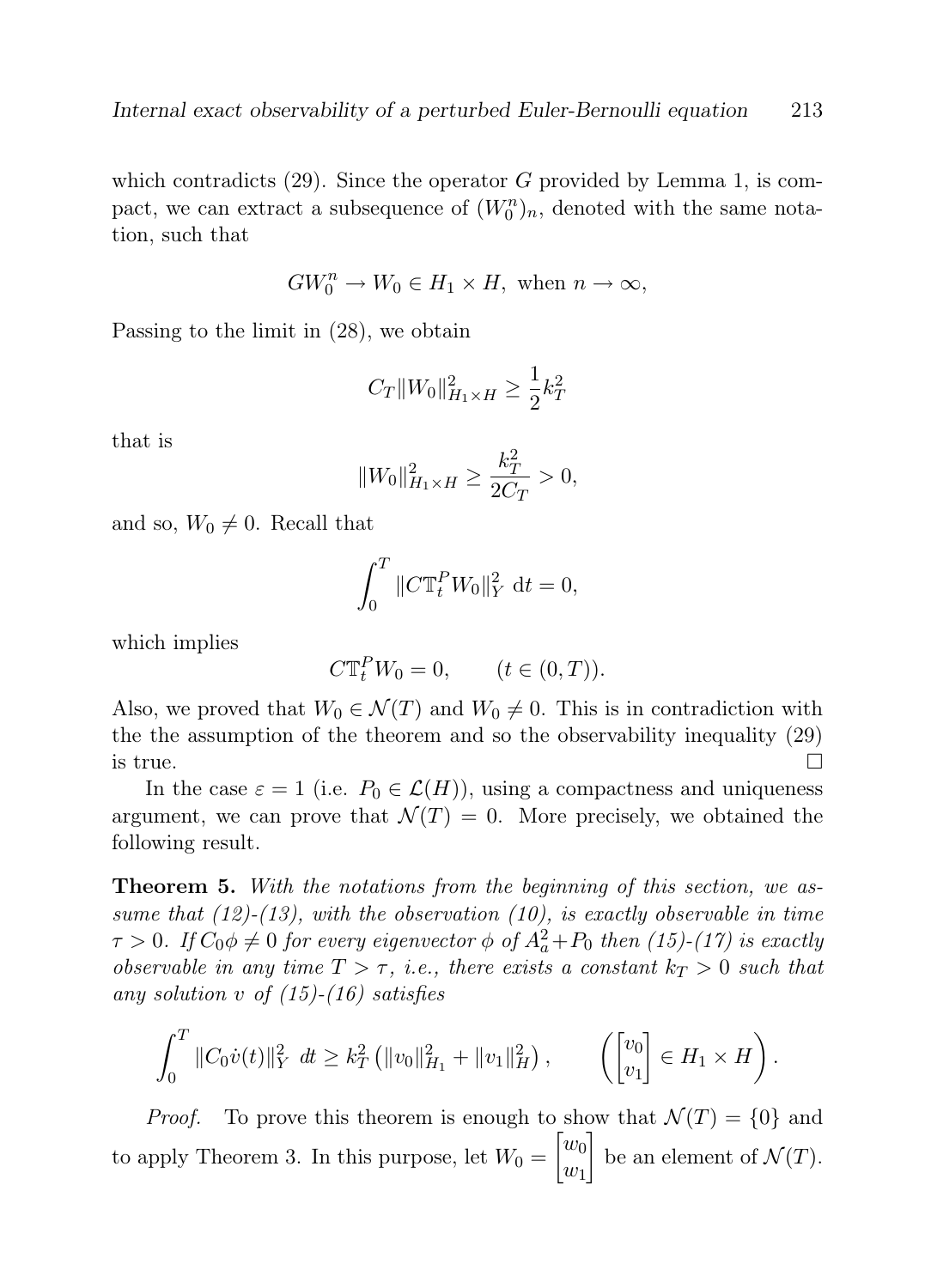Let  $G = (\beta I - \widetilde{A}_a)^{-1} \in \mathcal{L}(H_1 \times H, H_2 \times H_1)$  be a compact operator for a fixed  $\beta \in \rho(\widetilde{A}_a) \cap \rho(A_P)$ . The proof of Lemma 1 remains the same for this G, hence

$$
C_T \|GW_0\|_{H_2 \times H_1}^2 \ge \frac{1}{2} k_T^2 \|W_0\|_{H_1 \times H}^2. \tag{30}
$$

In a first step, we prove that  $\mathcal{N}(T)$  is a finite dimensional space, i.e., the unit ball of the space  $(\mathcal{N}(T), \|\cdot\|_{H_1 \times H})$  is compact. In this purpose,  $\mathrm{let} \; \biggl( \begin{bmatrix} w_{0n} \ w_{1n} \end{bmatrix}$  $\bigcap$ n be a bounded sequence in  $(\mathcal{N}(T), \|\cdot\|_{H_1 \times H})$ . Applying the inequality (30), we obtain that  $\left(\begin{bmatrix} w_{0n} \\ w_{1n} \end{bmatrix}\right)$ is bounded in  $H_2 \times H_1$ . We recall that  $H_2 \times H_1 \subset H_1 \times H$  with compact embedding. Therefore, there exists  $\int f$ g  $\Big] \in H_2 \times H_1$  such that

$$
\begin{bmatrix} w_{0n} \\ w_{1n} \end{bmatrix} \xrightarrow{w} \begin{bmatrix} f \\ g \end{bmatrix} \text{ in } H_2 \times H_1 \text{ and } \tag{31}
$$

$$
\begin{bmatrix} w_{0n} \\ w_{1n} \end{bmatrix} \longrightarrow \begin{bmatrix} f \\ g \end{bmatrix} \text{ in } H_1 \times H. \tag{32}
$$

From  $C\mathbb{T}_t \in \mathcal{L}(H_1 \times H, Y)$  and (31) we obtain that

$$
C\mathbb{T}_t\begin{bmatrix}w_{0n} \\ w_{1n}\end{bmatrix} \stackrel{w}{\longrightarrow} C\mathbb{T}_t\begin{bmatrix}f \\ g\end{bmatrix} \text{ in } H_1 \times H.
$$

Therefore,  $\left[\int_{a}^{f}$ g  $\left[\right] \in \mathcal{N}(T)$  and, so,  $\mathcal{N}(T)$  is a finite dimensional space.

In a second step, we show that  $\mathcal{N}(T)$  is an invariant subspace of  $A_P$ . Indeed, it is clear that for  $\delta \in (0, T)$ , if  $W_0 \in \mathcal{N}(T)$  then  $\mathbb{T}_t^P W_0 \in \mathcal{N}(T - \delta)$  for each  $0 < t < \delta$ . Since  $A_P$  commutes with  $(\beta I - A_P)^{-1} \in \mathcal{L}(H_1 \times H, H_2 \times H_1)$ , we have

$$
(\beta I - A_P)^{-1} \frac{\mathbb{T}_t^P - I}{t} W_0 \to A_P (\beta I - A_P)^{-1} W_0,
$$

when  $t \to 0$ . Therefore,  $\left(\frac{\mathbb{T}_{t}^{P}-I}{t}W_{0}\right)$ is a Cauchy family for the norm  $W \mapsto$  $\|(\beta I - A_P)^{-1}W\|$  in  $\mathcal{N}(T - \delta)$ . From the Remark 2.11.3 in [13] it follows that the norms  $||((\beta I - A_P)^{-1}W)||$  and  $||((\beta I - \widetilde{A}_a)^{-1}W||$  are equivalent. Hence, we obtain that  $\mathcal{N}(T) \subset \mathcal{D}(A_P)$ . Moreover,

$$
C\mathbb{T}^P_t W_0 = 0, \qquad (t \in [0, T]).
$$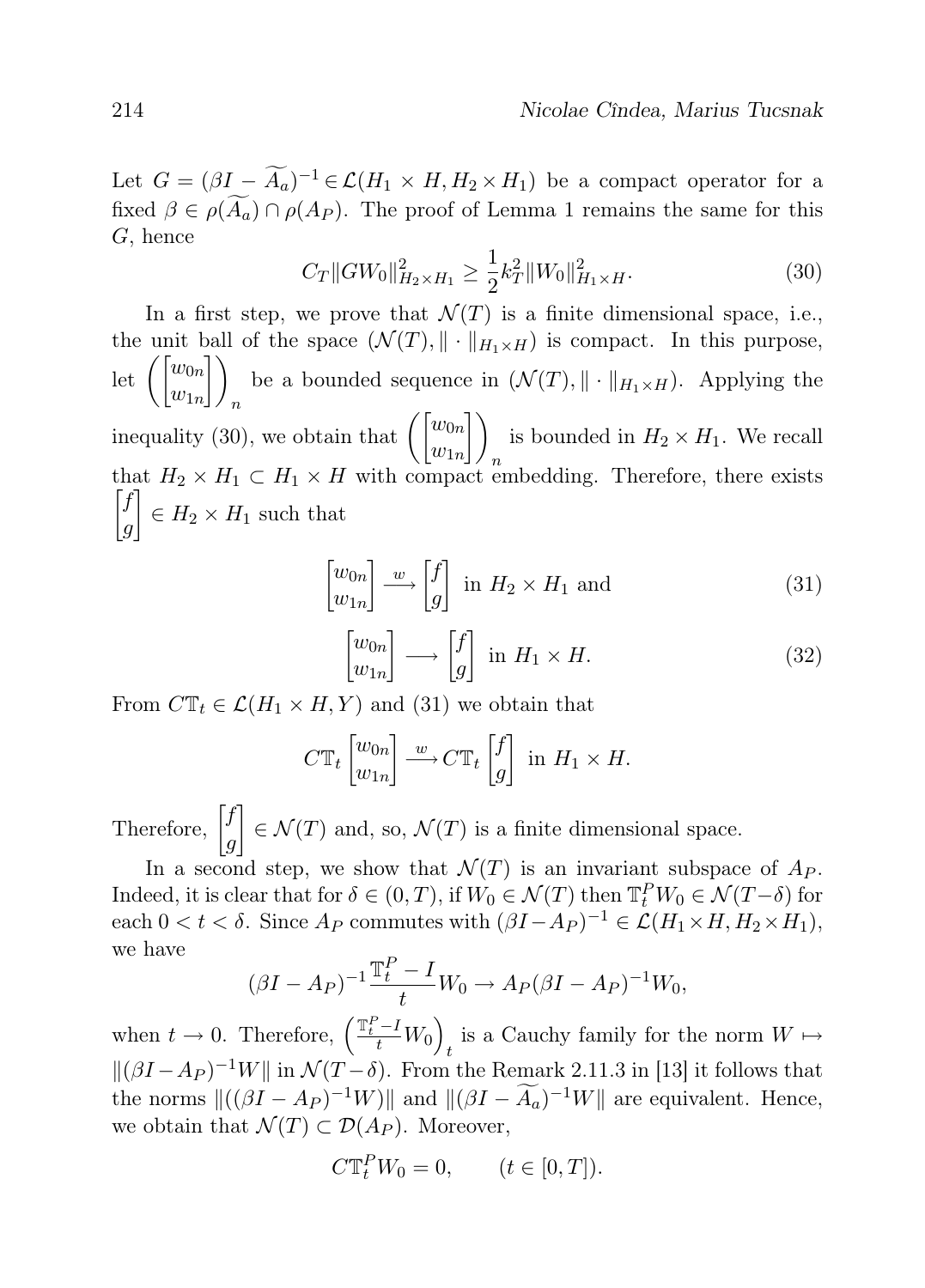After a differentiation with respect to  $t$ , the relation above becomes

$$
C\mathbb{T}_t^P A_P W_0 = 0, \qquad (t \in [0, T]),
$$

and, therefore,  $\mathcal{N}(T)$  is  $A_P$ -stable.

Finally, we prove that  $\mathcal{N}(T) = \{0\}$ . Assume that  $\mathcal{N}(T) \neq \{0\}$ . Since  $\mathcal{N}(T)$  is finite dimensional and  $A_P$ -stable, then it contains an eigenvector of  $A_P$ . Let  $W_0 = \begin{bmatrix} w_0 \\ w_1 \end{bmatrix}$  $w_1$  $\left[ \begin{array}{c} \in \mathcal{N}(T) \end{array} \right] \in \mathcal{N}(T)$  be a eigenvector of  $A_P$ . Then exists  $\lambda \neq 0$  such that

$$
A_P W_0 = \lambda W_0,
$$

and, so,  $w_1$  is an eigenvector of  $A_a^2 + P_0$ . From the definition of  $\mathcal{N}(T)$  we obtain that  $C_0w_1 = 0$  which contradicts the assumption of Theorem 4 that  $C_0 \phi \neq 0$  for every eigenvector  $\phi$  of  $A_a^2 + P_0$ .

**Remark 1.** In [2] the authors proved a result similar with Theorem 4, using a spectral method completely different to the one presented in this section.

### 4 A unique continuation result for bi-Laplacian

The aim of this section is to prove the following theorem :

**Theorem 6.** Let  $a \in (0, \infty)$ ,  $b \in (L^{\infty}(\Omega))^n$ ,  $c \in L^{\infty}(\Omega)$ ,  $\mu \in \mathbb{R}$  and let  $u \in H^4(\Omega)$  be a function such that

$$
\Delta^2 u - a\Delta u + b \cdot \nabla u + cu = \mu^2 u \qquad in \ \Omega \tag{33}
$$

$$
u = \Delta u = 0 \qquad on \ \partial\Omega \tag{34}
$$

and

$$
u = 0 \quad in \mathcal{O}.\tag{35}
$$

Then  $u = 0$  in  $\Omega$ .

The key of the proof of Theorem 6 is a global Carleman estimate for bi-Laplacian (Proposition 1), which we obtained applying two times a particular case of the global Carleman estimate proved by Imanuvilov and Puel in [5].

Let  $\Omega$  be an nonempty open set with a  $C^2$  boundary or a rectangle. Let  $y \in H^2(\Omega) \cap H_0^1(\Omega)$  be the solution of the problem

$$
\Delta y = f, \quad \text{in } \Omega \tag{36}
$$

$$
y = 0, \quad \text{on } \partial \Omega,\tag{37}
$$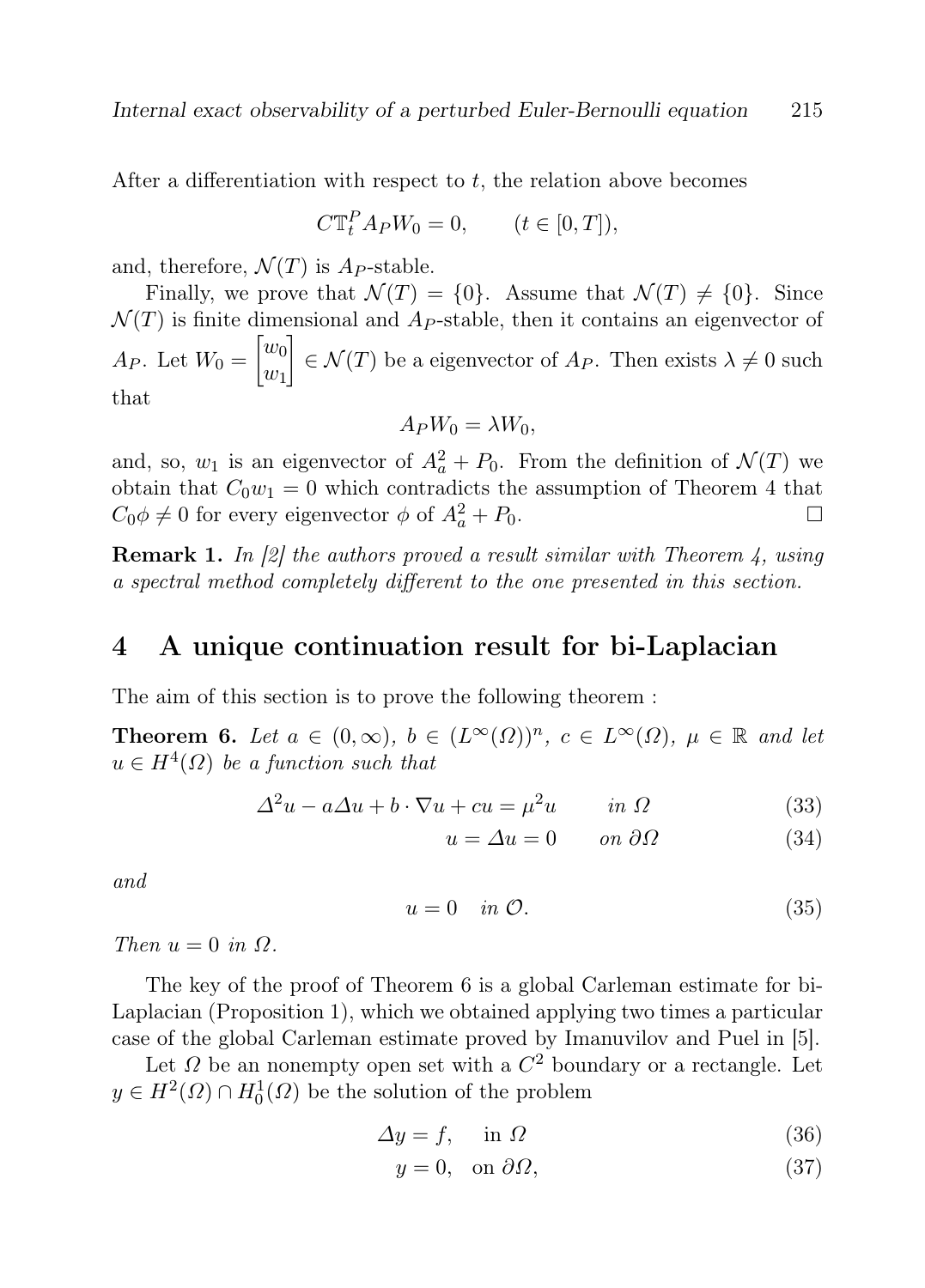where  $f \in L^2(\Omega)$ . We use the following classic lemma stated in [5], and proved in Fursikov-Imanuvilov [4].

**Lemma 2.** Let  $\mathcal O$  be an open and nonempty subset of  $\Omega$ . Then there exists a function  $\psi \in C^2(\overline{\Omega})$  such that

$$
\psi(x) = 0, \qquad x \in \partial \Omega \tag{38}
$$

$$
\psi(x) > 0, \qquad x \in \Omega \tag{39}
$$

$$
|\nabla \psi(x)| > 0, \quad x \in \Omega \setminus \mathcal{O}.\tag{40}
$$

We consider the following weight function

$$
\varphi(x) = e^{\lambda \psi(x)},\tag{41}
$$

where  $\lambda \geq 1$  will be chosen later.

Using the definition of the function  $\varphi$ , and the properties of function  $\psi$ given by Lemma 2, we have

$$
\frac{1}{\varphi(x)} = \frac{1}{e^{\lambda \psi(x)}} = e^{-\lambda \psi(x)} \le 1 \le e^{2\lambda \psi(x)} = \varphi^2(x),\tag{42}
$$

for all  $\lambda > 1$ .

Theorem 7 is a particular case of the Carleman estimate proved in [5] for general elliptic operators.

**Theorem 7.** Assume that (38)-(41) are verified and let  $y \in H^2(\Omega) \cap H_0^1(\Omega)$ be the solution of (36)-(37). Then there exists a constant  $C > 0$  independent of s and  $\lambda$ , and parameters  $\widehat{\lambda} > 1$  and  $\widehat{s} > 1$  such that for all  $\lambda \geq \widehat{\lambda}$  and for all  $s > \widehat{s}$  we have

$$
\int_{\Omega} |\nabla y|^2 e^{2s\varphi} dx + s^2 \lambda^2 \int_{\Omega} |y|^2 \varphi^2 e^{2s\varphi} dx \le
$$

$$
C \left( \frac{1}{s\lambda^2} \int_{\Omega} \frac{|f|^2}{\varphi} e^{2s\varphi} dx + \int_{\mathcal{O}} \left( |\nabla y|^2 + s^2 \lambda^2 \varphi^2 |y|^2 \right) e^{2s\varphi} dx \right). \tag{43}
$$

Let  $u \in H^4(\Omega)$  be the solution of the problem

$$
\Delta^2 u - a \Delta u = g, \quad \text{in } \Omega \tag{44}
$$

$$
u = \Delta u = 0, \quad \text{on } \partial\Omega,\tag{45}
$$

where  $g \in L^2(\Omega)$ .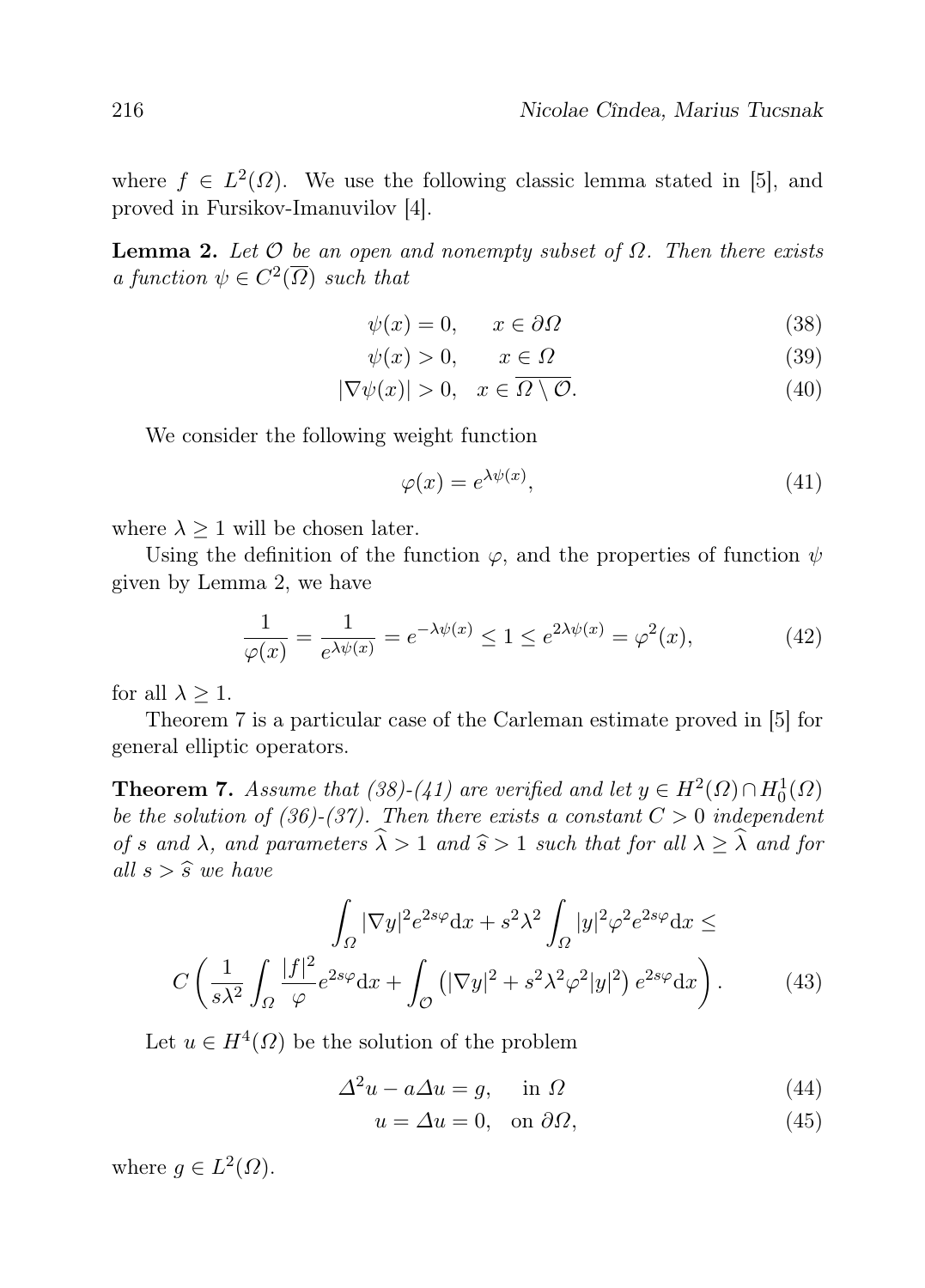**Proposition 1.** Let  $\psi \in C^2(\overline{\Omega})$  be a function such that (38)-(40) are verified and let  $\varphi$  given by (41). Let  $u \in H^4(\Omega)$  be a solution of (44)-(45). Then there exist  $\hat{s} > 1$ ,  $\hat{\lambda} > 1$  and a constant  $C > 0$  independent of  $s \geq \hat{s}$  and  $\lambda \geq \widehat{\lambda}$ , such that

$$
s\lambda^2 \int_{\Omega} \left( |\nabla(\Delta u)|^2 + s^3 \lambda^4 |\nabla u|^2 + s^5 \lambda^6 |u|^2 \varphi^2 \right) e^{2s\varphi} \leq C \left( \int_{\Omega} \frac{|g|^2}{\varphi} e^{2s\varphi} \right)
$$

$$
+ s\lambda^2 \int_{\mathcal{O}} (|\nabla(\Delta u)|^2 + s^2 \lambda^2 \varphi^2 |\Delta u|^2 + s^3 \lambda^4 |\nabla u|^2 + s^5 \lambda^6 \varphi^2 |u|^2) e^{2s\varphi} \right). \tag{46}
$$

*Proof.* We denote  $y = \Delta u$  and  $g_1 = g + a\Delta u$ . Then (44) and the last part of (45) can be written as

$$
\Delta y = g_1, \quad \text{in } \Omega \tag{47}
$$

$$
y = 0, \quad \text{on } \partial \Omega \tag{48}
$$

We can apply Theorem 7. Therefore, there exist  $s_1 > 1$ ,  $\lambda_1 > 1$  and a constant  $C_1 > 0$  independent of s and  $\lambda$  such that for all  $s \geq s_1, \lambda \geq \lambda_1$  the following estimate is satisfied

$$
s\lambda^2 \int_{\Omega} |\nabla y|^2 e^{2s\varphi} dx + s^3 \lambda^4 \int_{\Omega} |y|^2 \varphi^2 e^{2s\varphi} dx \leq
$$
  

$$
C_1 \left( \int_{\Omega} |g_1|^2 \varphi^{-1} e^{2s\varphi} dx + \int_{\mathcal{O}} \left( s\lambda^2 |\nabla y|^2 + s^3 \lambda^4 \varphi^2 |y|^2 \right) e^{2s\varphi} \right) dx \leq
$$
  

$$
C_1 \left( 2 \int_{\Omega} (|g|^2 \varphi^{-1} + a^2 |\Delta u|^2 \varphi^2) e^{2s\varphi} dx +
$$
  

$$
\int_{\mathcal{O}} \left( s\lambda^2 |\nabla y|^2 + s^3 \lambda^4 \varphi^2 |y|^2 \right) e^{2s\varphi} dx \right)
$$

where bellow we used (42). Replacing y with  $\Delta u$  in the previous estimate, we obtain

$$
s\lambda^2 \int_{\Omega} |\nabla(\Delta u)|^2 e^{2s\varphi} dx + (s^3 \lambda^4 - 2a^2 C_1) \int_{\Omega} |\Delta u|^2 \varphi^2 e^{2s\varphi} dx \leq
$$

$$
C_1 \left( 2 \int_{\Omega} |g|^2 \varphi^{-1} e^{2s\varphi} dx + \int_{\mathcal{O}} \left( s\lambda^2 |\nabla(\Delta u)|^2 + s^3 \lambda^4 \varphi^2 |\Delta u|^2 \right) e^{2s\varphi} dx \right). \tag{49}
$$

Now consider the problem

$$
\Delta u = y, \qquad \text{in } \Omega \tag{50}
$$

$$
u = 0, \quad \text{on } \partial \Omega,\tag{51}
$$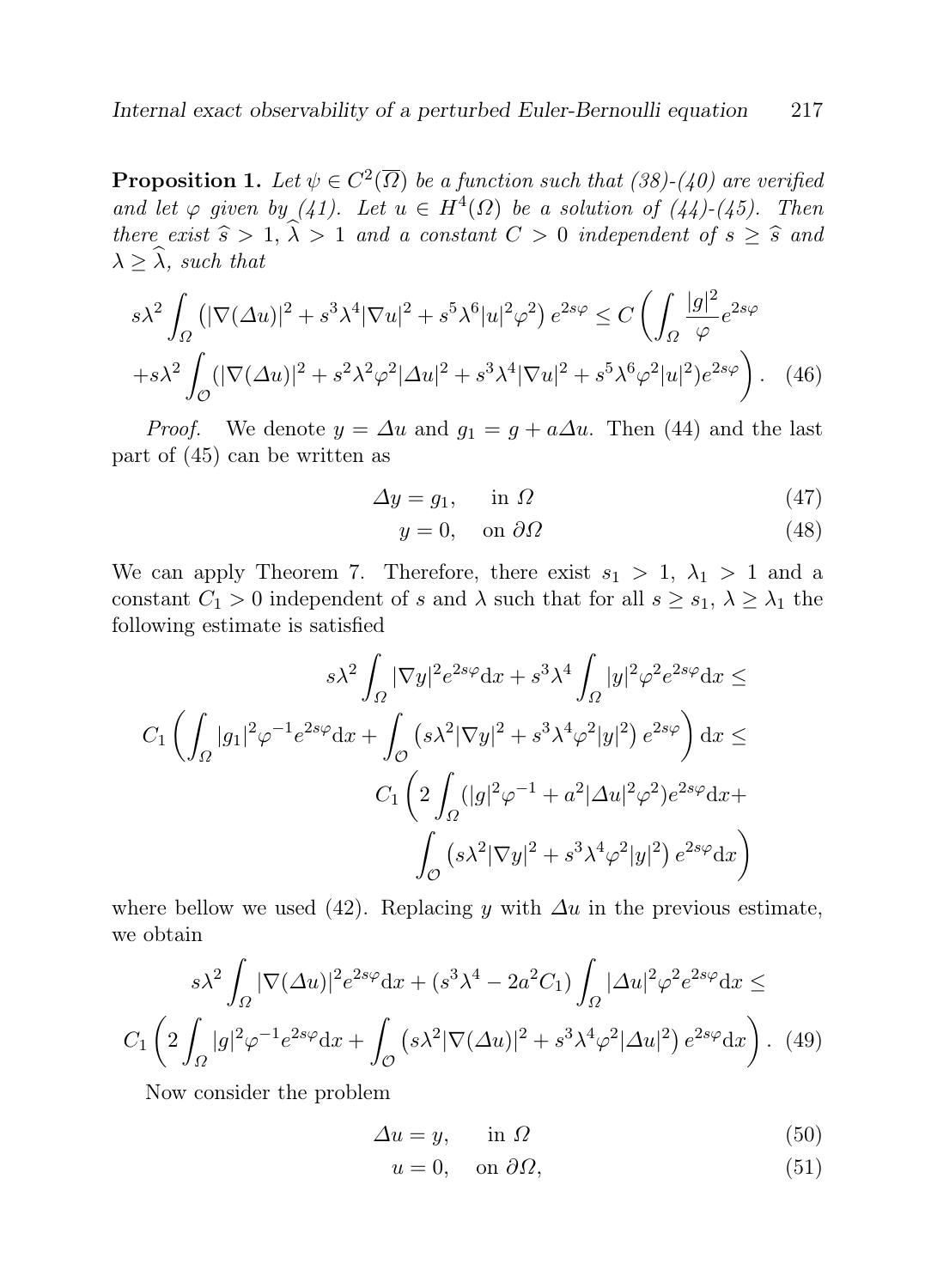and apply Theorem 7. Then there exists a constant  $C_2 > 0$ ,  $s_2 > 1$ ,  $\lambda_2 > 1$ such that for  $s \geq s_2$  and  $\lambda \geq \lambda_2$  we have

$$
s\lambda^2 \int_{\Omega} |\nabla u|^2 e^{2s\varphi} dx + s^3 \lambda^4 \int_{\Omega} |u|^2 \varphi^2 e^{2s\varphi} dx \leq
$$

$$
C_2 \left( \int_{\Omega} |\Delta u|^2 \varphi^{-1} e^{2s\varphi} dx + \int_{\mathcal{O}} \left( s\lambda^2 |\nabla u|^2 + s^3 \lambda^4 \varphi^2 |u|^2 \right) e^{2s\varphi} dx \right) \leq
$$

$$
C_2 \left( \int_{\Omega} |\Delta u|^2 \varphi^2 e^{2s\varphi} dx + \int_{\mathcal{O}} \left( s\lambda^2 |\nabla u|^2 + s^3 \lambda^4 \varphi^2 |u|^2 \right) e^{2s\varphi} dx \right), \quad (52)
$$

where for the last part of the inequality bellow we used (42).

We denote  $\hat{\lambda} = \max\{\lambda_1, \lambda_2\}$  and  $\hat{s} = \max\{s_1, s_2\}$ . For every  $s \geq \hat{s}$ ,  $\lambda \geq \widehat{\lambda}$ , combining (49) and (52) we have

$$
s\lambda^2 \int_{\Omega} |\nabla(\Delta u)|^2 e^{2s\varphi} dx
$$
  
+
$$
\frac{s^3 \lambda^4 - 2a^2 C_1}{C_2} s\lambda^2 \int_{\Omega} (|\nabla u|^2 + s^2 \lambda^2 |u|^2 \varphi^2) e^{2s\varphi} dx
$$
  
-
$$
(s^3 \lambda^4 - a^2 C_1) \left( \int_{\mathcal{O}} (s\lambda^2 |\nabla u|^2 + s^3 \lambda^4 \varphi^2 |u|^2) e^{2s\varphi} dx \right) \le C_1 \left( 2 \int_{\Omega} |g|^2 \varphi^{-1} e^{2s\varphi} dx + \int_{\mathcal{O}} (s\lambda^2 |\nabla(\Delta u)|^2 + s^3 \lambda^4 \varphi^2 |\Delta u|^2) e^{2s\varphi} dx \right).
$$

Fixing  $\lambda$  in above inequality, is easy to see that there exists a constant  $C > 0$  such that (46) is verified. Therefore, the proof of the proposition is  $\Box$ complete.

Proof of Theorem 6. The proof is a direct consequence of Theorem 1. Let us denote  $g = (\mu^2 - a)u - b \cdot \nabla u \in L^2(\Omega)$ . Applying Theorem 1 to (33)-(34) and using (35), we obtain

$$
s\lambda^2 \int_{\Omega} (|\nabla(\Delta u)|^2 + s^3 \lambda^4 |\nabla u|^2 + s^5 \lambda^6 |u|^2 \varphi^2) e^{2s\varphi} dx \le C \int_{\Omega} \frac{|g|^2}{\varphi} e^{2s\varphi} dx.
$$

We can easily verify that

$$
|g(x)|^2 \le 2\left(\mu^4 + \|a\|_{L^{\infty}(\Omega)}^2\right)|u(x)|^2 + 2\|b\|_{(L^{\infty}(\Omega))^n}^2|\nabla u(x)|^2, \qquad (x \in \Omega).
$$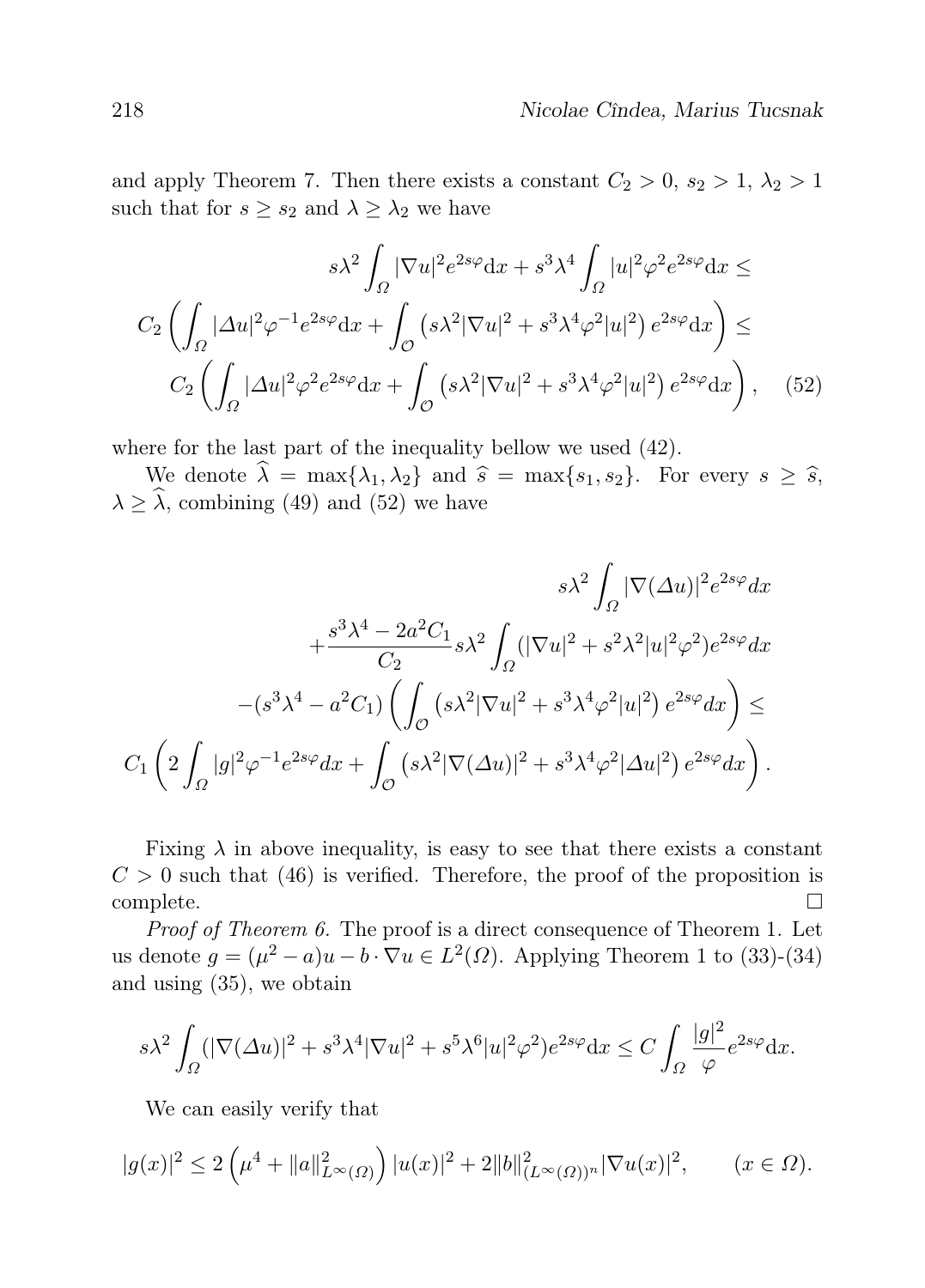Combining the above inequality with (42), we obtain

$$
\int_{\Omega} (s\lambda^2 |\nabla(\Delta u)|^2 + s^4 \lambda^6 |\nabla u|^2 + s^6 \lambda^8 |u|^2 \varphi^2) e^{2s\varphi} dx \le
$$
  

$$
2C \left( \left( \mu^4 + \|a\|_{L^{\infty}(\Omega)}^2 \right) \int_{\Omega} |u|^2 \varphi^2 e^{2s\varphi} dx + \|b\|_{(L^{\infty}(\Omega))^n}^2 \int_{\Omega} |\nabla u|^2 e^{2s\varphi} dx \right).
$$

Taking  $s \to \infty$  in previous inequality, we easily obtain that  $u = 0$  in  $\Omega$ .  $\Box$ 

### 5 Proof of main results

The idea of the proofs of Theorem 1 and Theorem 2 is to apply the abstract results proven in Section 2. In order to apply Theorem 4 or Theorem 5, we use the unique continuation result for the bi-Laplacian obtained in the previous section.

In the remaining part of this section,  $A_a: H_1 \to H$  denotes the following operator

$$
H_1 = H^2(\Omega) \cap H_0^1(\Omega), \quad H = L^2(\Omega),
$$
  

$$
A_a \varphi = (\Delta^2 - a\Delta)^{\frac{1}{2}} \varphi, \qquad (a > 0, \quad \varphi \in H_1)
$$

and  $P_0 \in \mathcal{L}(H_{\frac{1}{2}}, H)$ 

$$
P_0\varphi = b \cdot \nabla \varphi + c\varphi, \qquad (\varphi \in H_{\frac{1}{2}}),
$$

where  $a, b, c$  are as in Theorem 1 and  $H_{\alpha}$  are as in Section 2. Therefore  $(1)-(3)$  can be written as

$$
\ddot{w}(t) + A_a^2 w(t) + P_0 w(t) = 0, \qquad t > 0 \tag{53}
$$

$$
w(0) = w_0, \qquad \dot{w}(0) = w_1. \tag{54}
$$

Let  $Y = L^2(\mathcal{O})$  and let  $C_0 \in \mathcal{L}(H, Y)$  be the bounded linear operator given by

$$
C_0w(t) = w(\cdot, t)|_{\mathcal{O}}.
$$

We consider the following output function

$$
y(t) = C_0 \dot{w}(t) \tag{55}
$$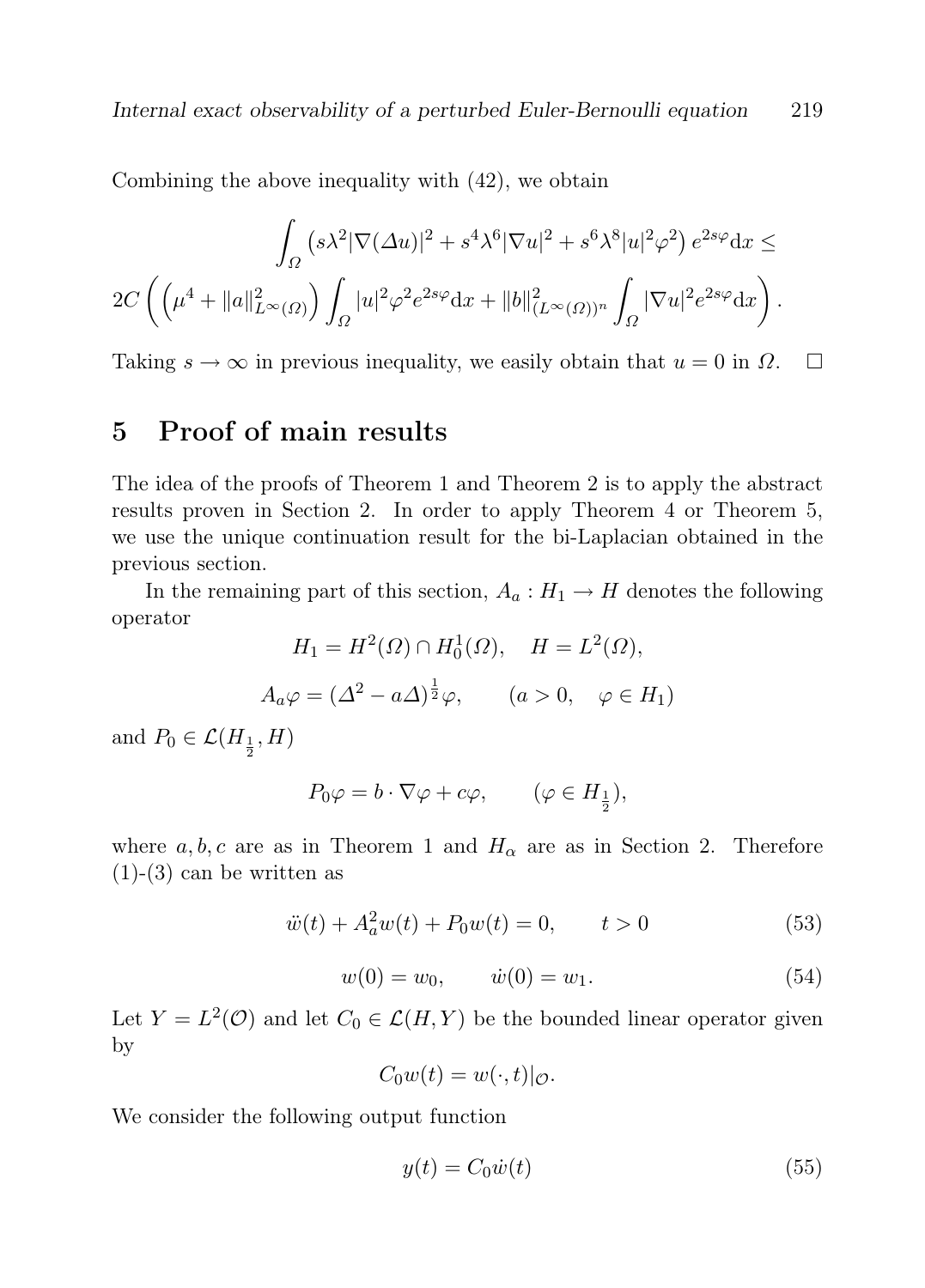To prove Theorem 1 or Theorem 2 is nothing else than to prove the exact observability of (53)-(55), the only difference between the two theorems being the exact observability time.

Proof of Theorem 1. If we translate the result of Proposition 6 in the operator notation introduced above, we obtain that

$$
\begin{cases}\nA_0^2 \psi + P_0 \psi = \mu^2 \psi \\
C_0 \psi = 0\n\end{cases}
$$
 implies  $\psi = 0$ .

In other words, for every eigenvector  $\psi$  of  $A_0^2+P_0$  we have  $C_0\psi \neq 0$ . Therefore we can apply Theorem 4.

If  $b = 0$  we can consider  $P_0 \in \mathcal{L}(H)$  and then, applying Theorem 5 in the case  $a = 0$ , we obtain the exact observability of (53)-(55) in a time arbitrarily small for every  $c \in L^{\infty}(\Omega)$ . In the case  $a > 0$ , applying Theorem 3 and Theorem 4 we obtain the exact observability of (53)-(55) with no information about the observability time.

If b and c are analytic functions we obtain the same results as in the case  $b = 0$ , using John's global Holmgren theorem (see for instance Rauch [12, Theorem 1, p.42) to deduce that  $\mathcal{N}(T) = \{0\}$  for Theorem 4.

Proof of Theorem 2. The only difference between this proof and the previous one is that we apply here Proposition 5.1 in [3] which give us the observability of the pair  $(A_a, C)$  in any time  $\tau > 0$  and, applying Theorem 4, we obtain that (53)-(55) is exactly observable in any time  $\tau > 0$ . 4, we obtain that (53)-(55) is exactly observable in any time  $\tau > 0$ .

### References

- [1] C. Bardos, G. Lebeau, and J. Rauch, Sharp sufficient conditions for the observation, control and stabilization of waves from the boundary, SIAM J. Control. and Optim., 30 (1992), pp. 1024–1065.
- [2] N. Cîndea and M. Tucsnak, Fast and strongly localized observation for a perturbed plate equation, in Optimal control of coupled systems of partial differential equations, vol. 158 of Internat. Ser. Numer. Math., Birkhäuser Verlag, Basel, 2009, pp. 73–83.
- [3] N. Cîndea and M. Tucsnak, Local exact controllability for Berger plate equation, Mathematics of Control, Signals, and Systems (MCSS), 21 (2009), pp. 93–110.